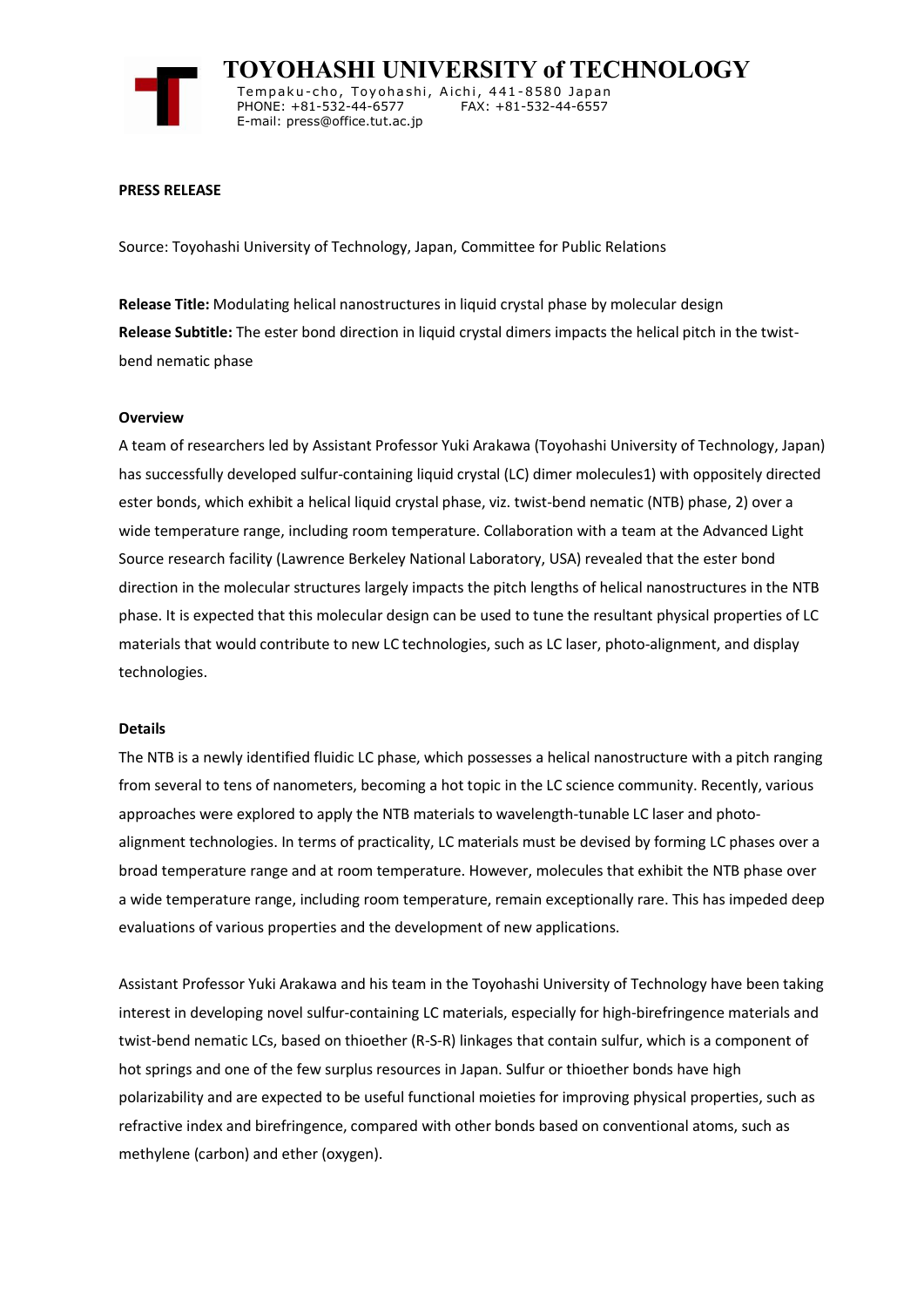

 **TOYOHASHI UNIVERSITY of TECHNOLOGY** Tempaku-cho, Toyohashi, Aichi, 441-8580 Japan<br>PHONE: +81-532-44-6577 FAX: +81-532-44-6557 PHONE: +81-532-44-6577 E-mail: press@office.tut.ac.jp

Previously, Assistant Professor Yuki Arakawa and his team had successfully developed thioether-based bent molecules that exhibit the NTB phase. In this study, we attempted to devise new LC dimers by introducing oppositely directed ester bonds (i.e., -C=OO- and -O=CO-) to the thioether-based bent dimeric molecules and elucidate the influence of the ester bond direction on the NTB phase behaviors. The team succeeded in developing new molecules that exhibit NTB phases over a wide temperature range, including room temperature.

Furthermore, the team observed a phenomenon, in which the helical pitches (6-9 nm) of the molecules with O=CO ester were approximately double (11-24 nm) of those with C=OO ester (Figure 1). This is because the C=OO-ester dimers have more bent molecular geometries than the O=CO-ester dimers, resulting in enhanced molecular precession in the helical structure for the former than for the latter. Finely tuning the molecular design (i.e., the ester bond direction) enables the manipulation of helical nanostructures, which is particularly important for optical applications.

According to Assistant Professor Arakawa, "LC molecules that exhibit the helical NTB phase over a broad temperature range, including room temperature, remain rare. No studies have clearly revealed the structure-property relationship between molecular design and the resultant helical structure, i.e. how the helical nano-structures can be controlled by molecular design. We believe that our studies provide insight into it."

This paper was selected in *Materials Advances* HOT Article Collection, 2020.

## **Funding Agency**

This work was partly supported by the Japan Society for the Promotion of Science (JSPS) KAKENHI grant numbers 17K14493 and 20K15351, the Naito Research Grant, and research grants from the Toukai Foundation for Technology and Toyohashi University of Technology.

## **Reference**

Yuki Arakawa, Kenta Komatsu, Jun Feng, Chenhui Zhu, Hideto Tsuji. "Distinct twist-bend nematic phase behaviors associated with the ester-linkage direction of thioether-linked liquid crystal dimers." *Materials Advances*, 2020. DOI: 10.1039/D0MA00746C https://doi.org/10.1039/D0MA00746C

## **Technical terms**

1) A structure type of LC molecules in which two rigid structures are connected with a flexible alkyl chain